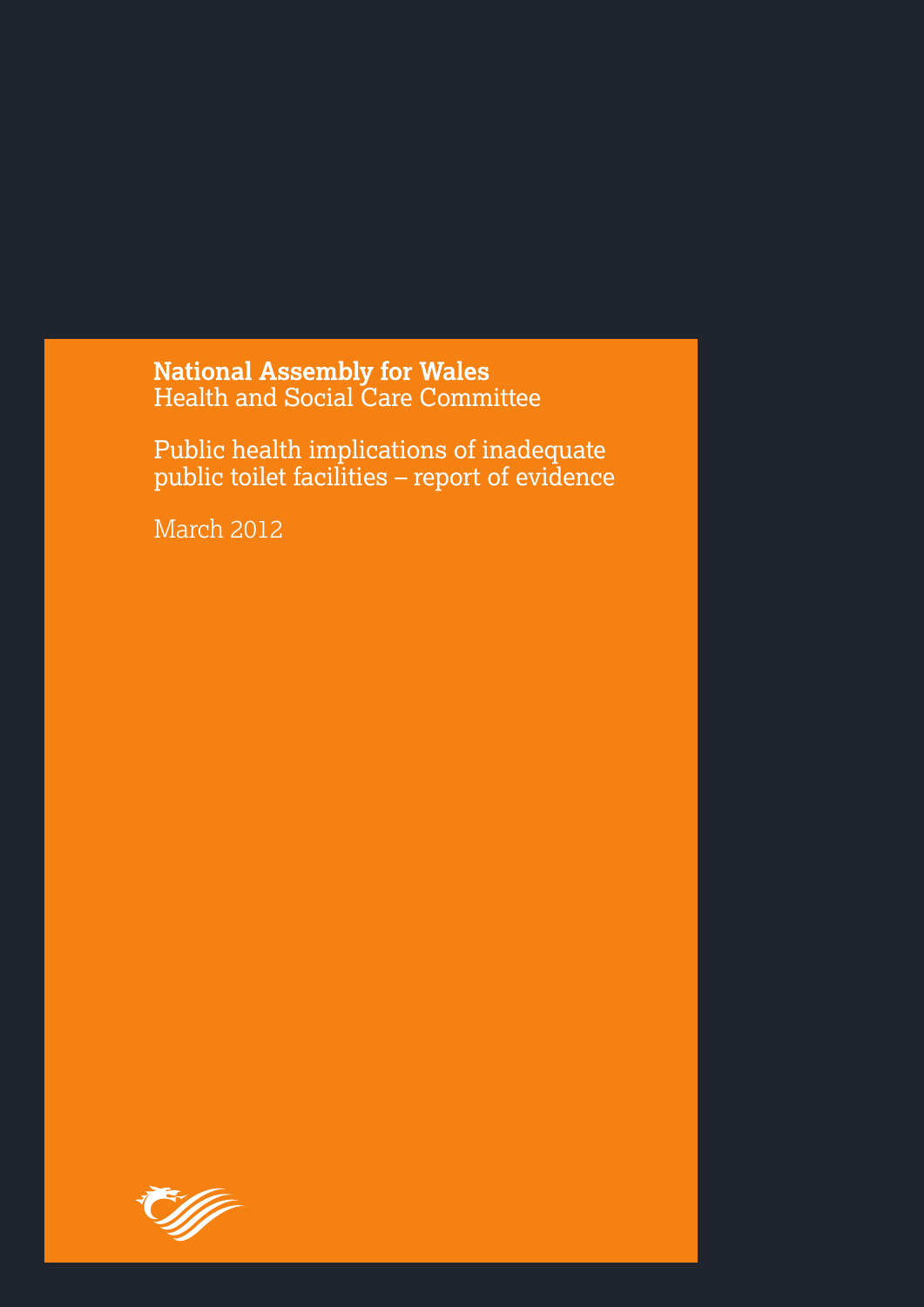The National Assembly for Wales is the democratically elected body that represents the interests of Wales and its people, makes laws for Wales and holds the Welsh Government to account.

An electronic copy of this report can be found on the National Assembly's website **www.assemblywales.org**

Copies of this report can also be obtained in accessible formats including Braille, large print; audio or hard copy from: Health and Social Care Committee National Assembly for Wales Cardiff Bay CF99 1NA

Tel: 029 2089 8403 Fax: 029 2089 8021 Email: HSCCommittee@wales.gov.uk

© National Assembly for Wales Commission Copyright 2012 The text of this document may be reproduced free of charge in any format or medium providing that it is reproduced accurately and not used in a misleading or derogatory context. The material must be acknowledged as copyright of the National Assembly for Wales Commission and the title of the document specified.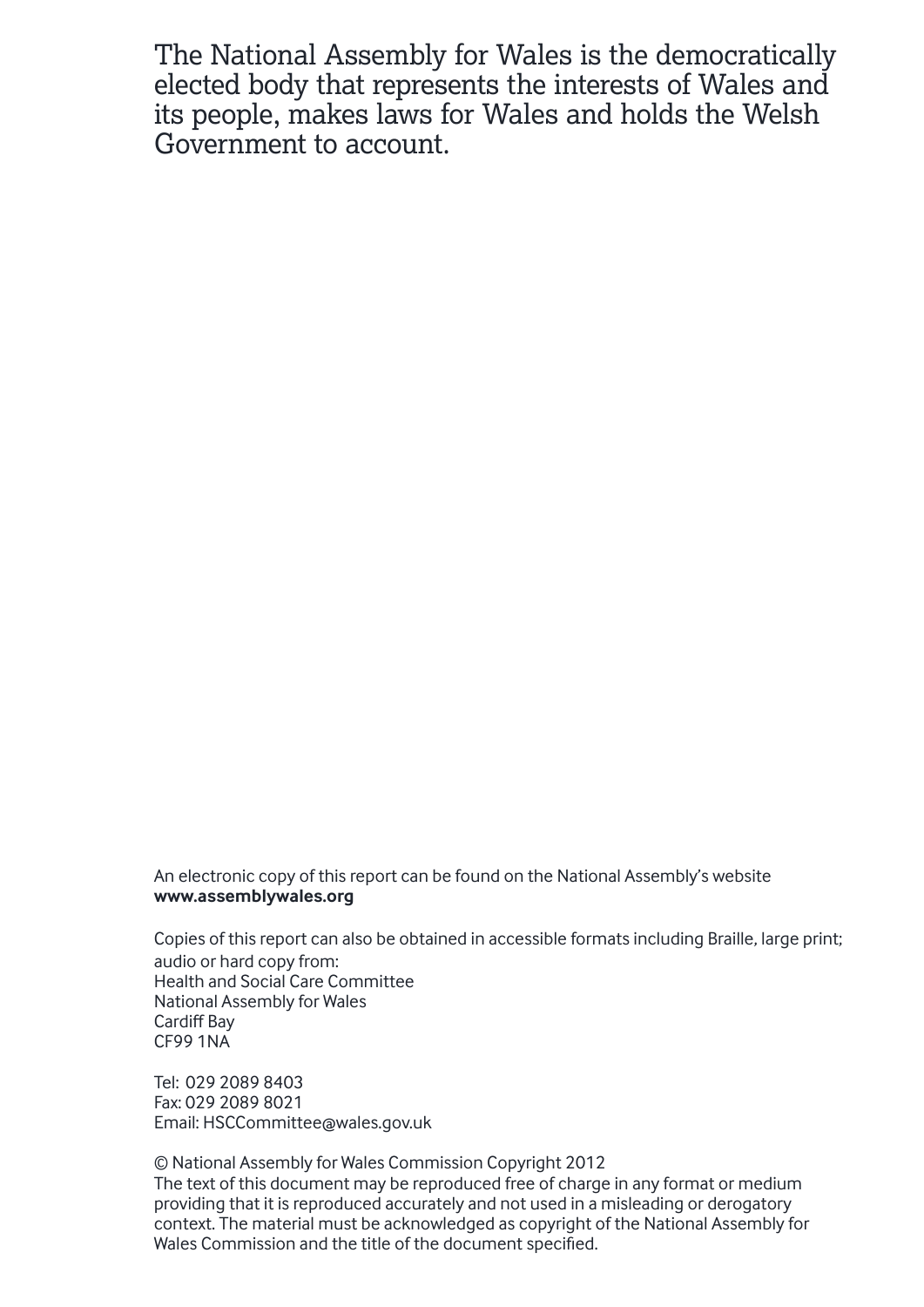# **National Assembly for Wales**

Health and Social Care Committee

Public health implications of inadequate public toilet facilities – report of evidence

March 2012

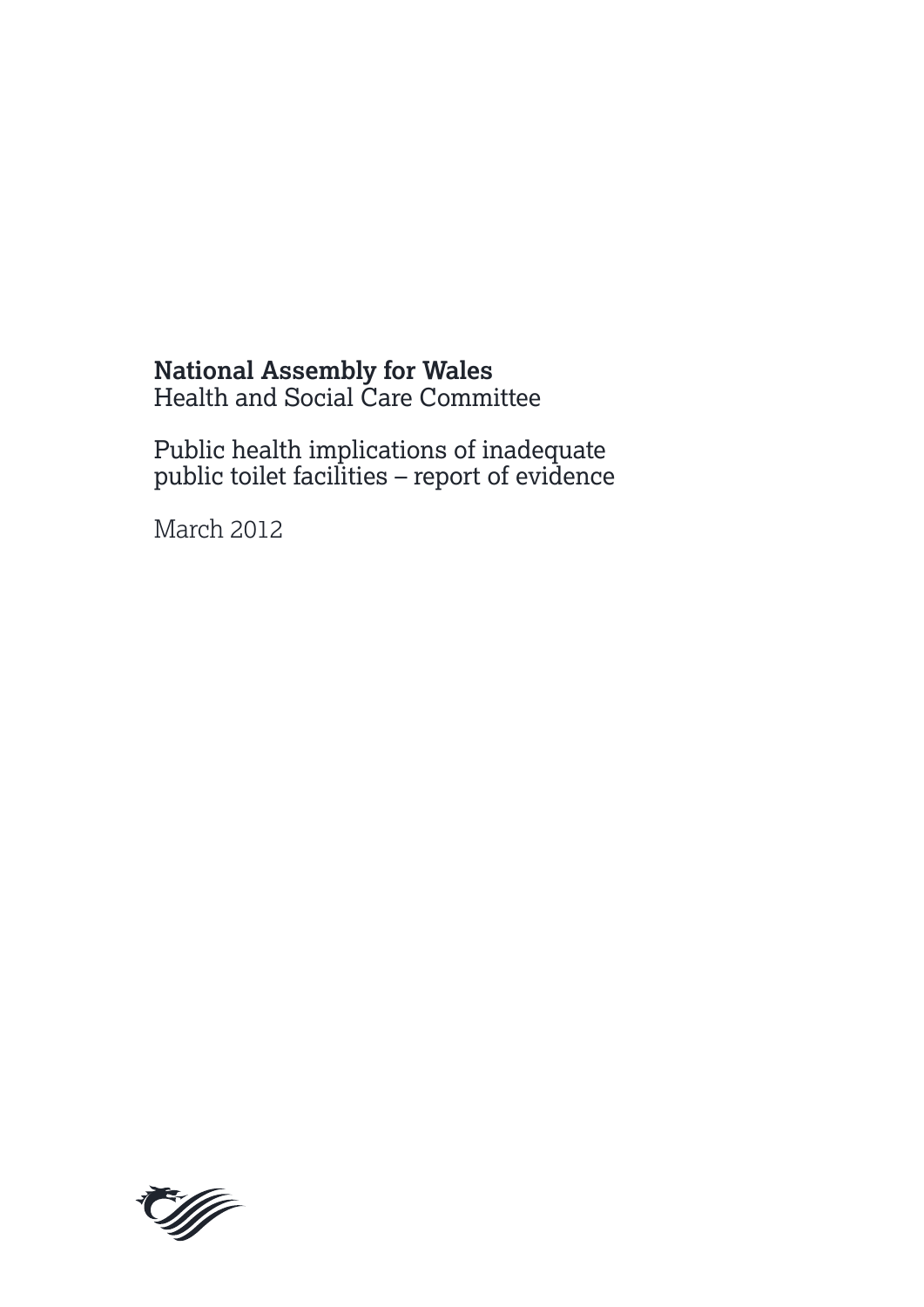#### **Health and Social Care Committee**

The Committee was established on 22 June 2011 with a remit to examine legislation and hold the Welsh Government to account by scrutinising expenditure, administration and policy matters encompassing: the physical, mental and public health of the people of Wales, including the social care system.

#### **Current Committee membership**



**Mark Drakeford (Chair)**  Welsh Labour Cardiff West

**Rebecca Evans**  Welsh Labour Mid and West Wales



**Mick Antoniw**  Welsh Labour Pontypridd



**Vaughan Gething**  Welsh Labour Cardiff South and Penarth



**William Graham** Welsh Conservatives South Wales East



**Elin Jones**  Plaid Cymru Ceredigion



**Darren Millar**  Welsh Conservatives Clwyd West



**Lynne Neagle**  Welsh Labour Torfaen



**Lindsay Whittle**  Plaid Cymru South Wales East



**Kirsty Williams**  Welsh Liberal Democrats Brecon and Radnorshire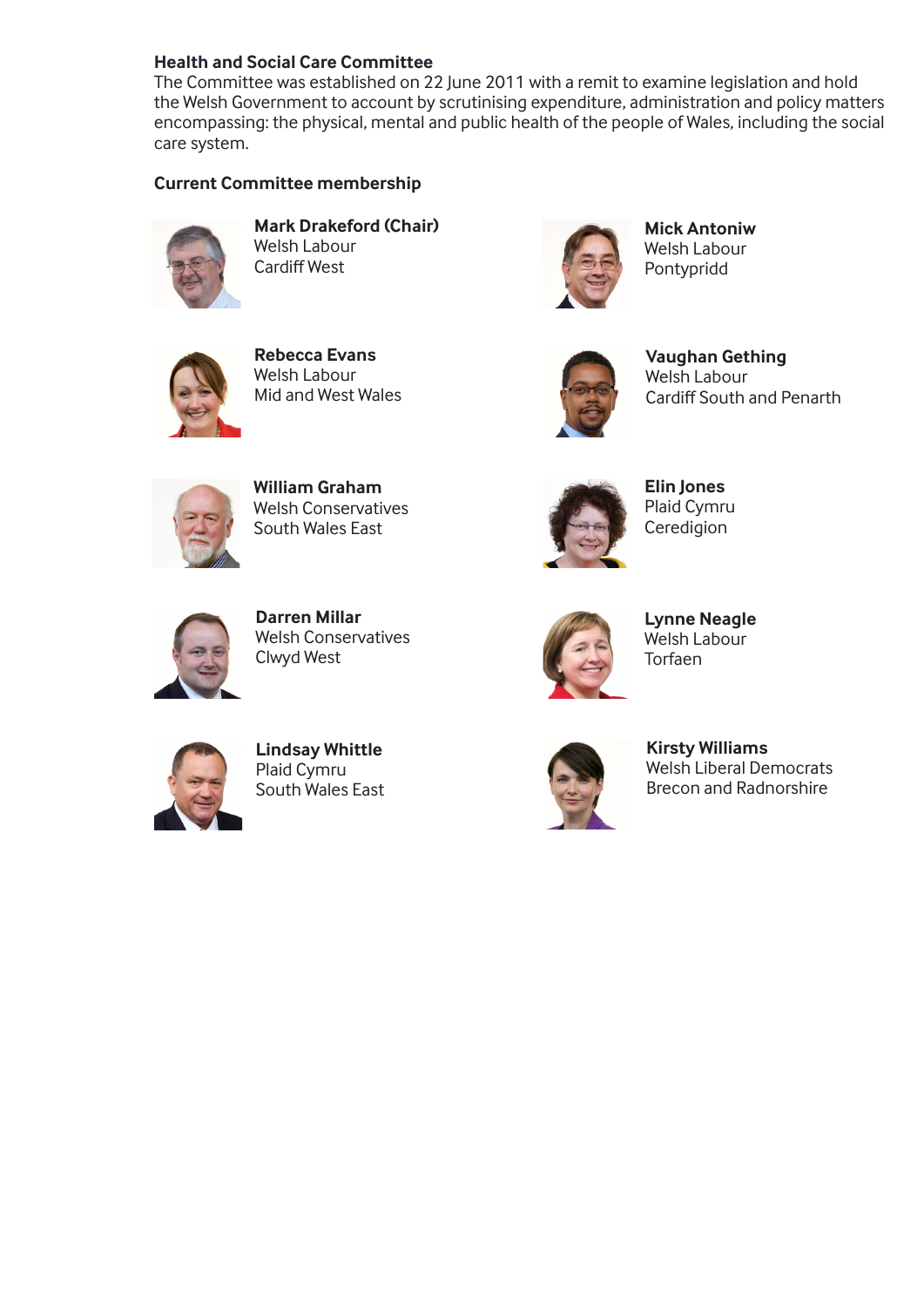# **Contents**

| The number of public toilets in Wales and their state of repair  7 |  |
|--------------------------------------------------------------------|--|
|                                                                    |  |
|                                                                    |  |
|                                                                    |  |
| Impact on health and social wellbeing of individuals  13           |  |
|                                                                    |  |
|                                                                    |  |
|                                                                    |  |
|                                                                    |  |
|                                                                    |  |
|                                                                    |  |
|                                                                    |  |
|                                                                    |  |
|                                                                    |  |
|                                                                    |  |
|                                                                    |  |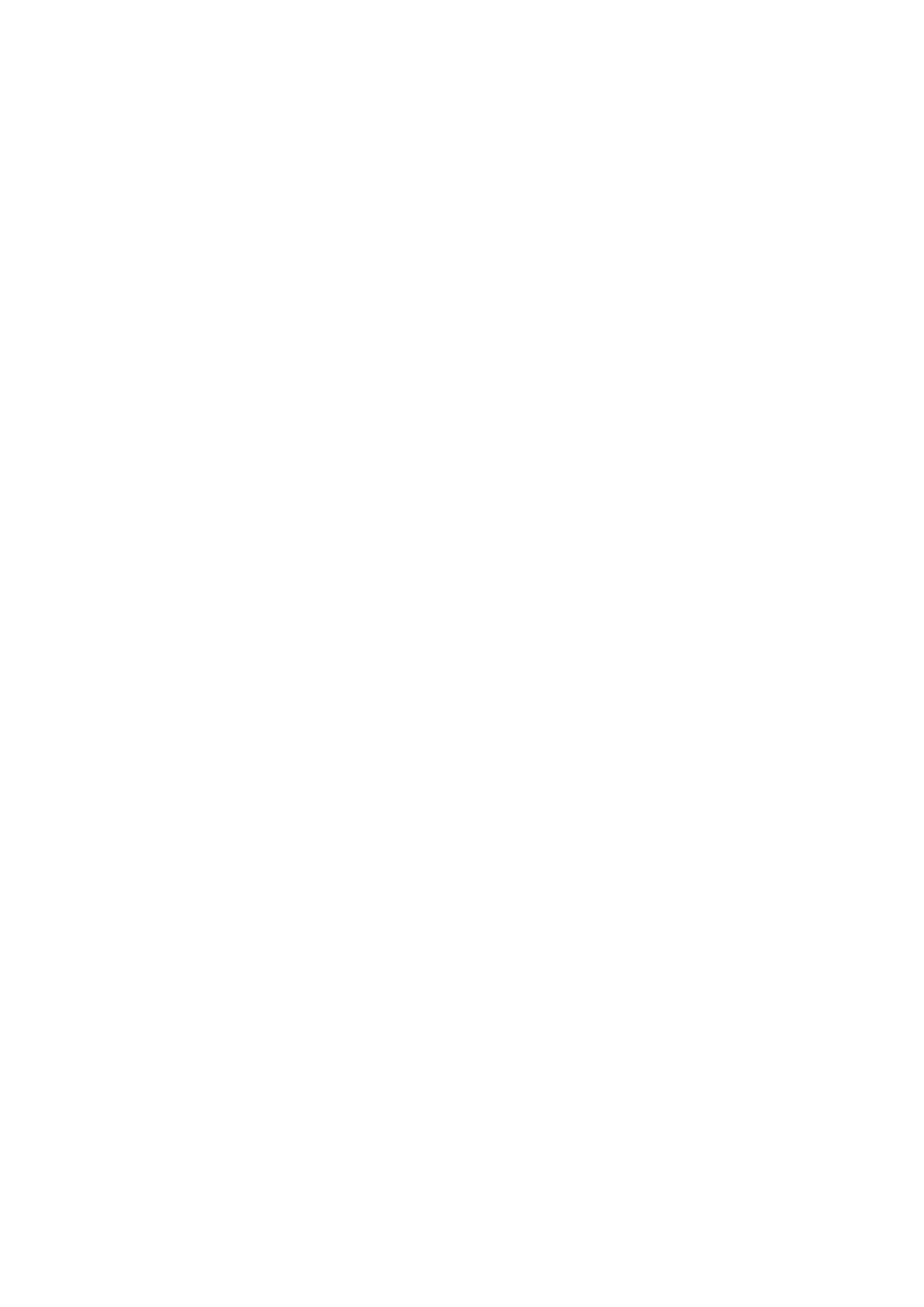# <span id="page-6-0"></span>**Introduction**

1. On 19 January 2012 the Health and Social Care Committee considered the public health implications of inadequate public toilet facilities in Wales. The Committee agreed to publish a summary of the evidence received during the course of its consideration of the petition.

2. The evidence gathered by the Health and Social Care Committee is summarised in this document. Based on the evidence received, the Committee is firmly of the view that the **public health case** for better public toilet provision is strong. Furthermore, the Committee believes that the evidence collected underscores the case for further investigation of **local authority provision** of public toilet facilities. A series of practical suggestions were made by witnesses, through which local provision could be better planned and provided, with improved outcomes for public health. Such work could be undertaken by the Communities, Equalities and Local Government Committee and the relevant Minister, but it would be for them to decide whether or not to do so.

# <span id="page-6-1"></span>**THE COMMITTEE'S KEY CONCLUSIONS**

In reporting the evidence outlined in this report to the Assembly, the Committee has drawn the following key conclusions:

## **Key conclusion 1**

The evidence received by the Committee endorses the view that there is a public health case for better public toilet provision.

## **Key conclusion 2**

A set of potential practical solutions exist – as outlined in this report – which could, if implemented, lead to improved local provision of public toilets. It is our view that these potential solutions merit further investigation by those more expert in local government matters.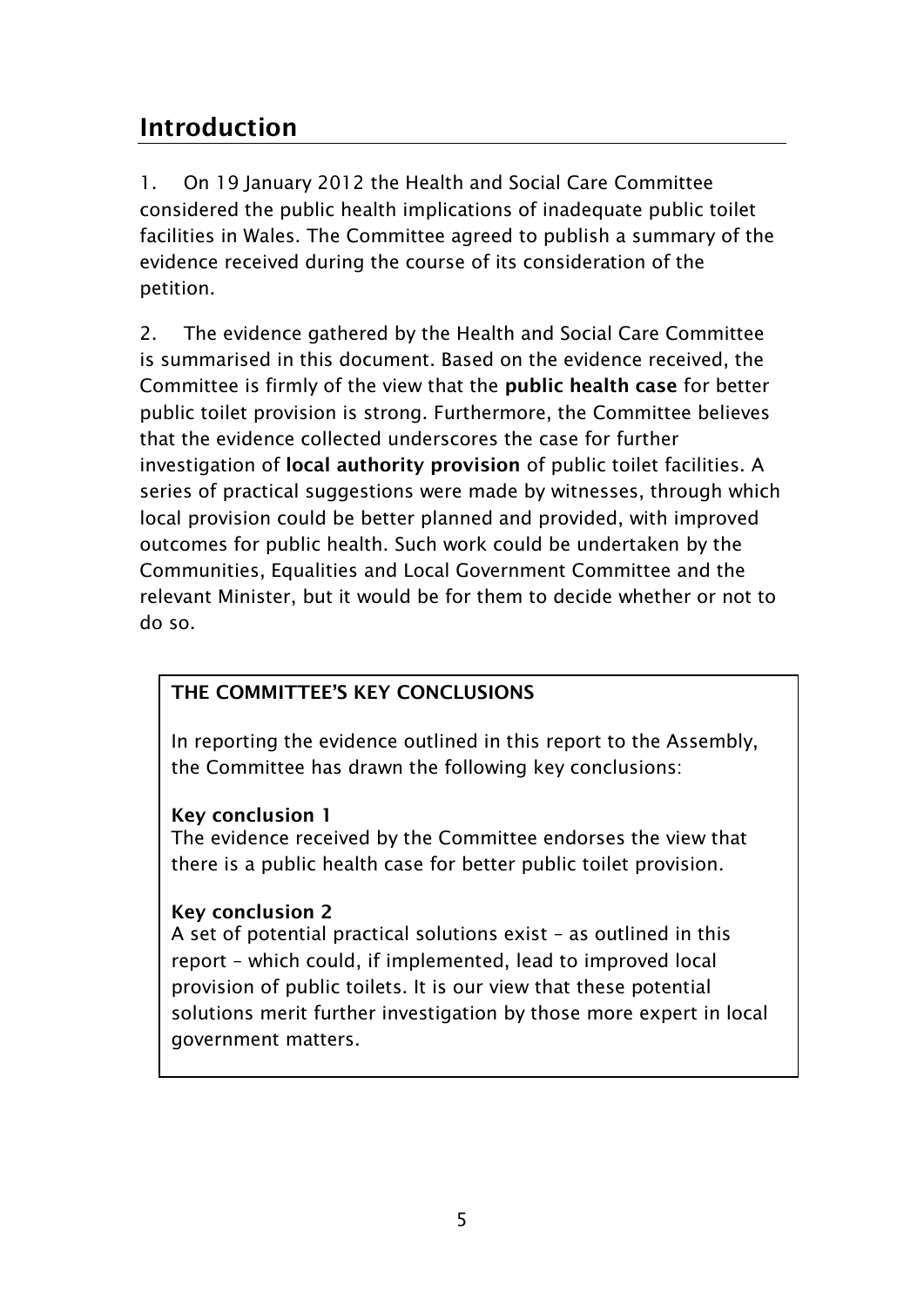# **Background**

3. Councillor Louise Hughes submitted the following petition to the National Assembly for Wales' Petitions Committee in June 2010:

> "We, the undersigned, call upon the National Assembly for Wales to investigate the health and social well-being implications resulting from public toilets closures and to urge the Welsh Government to issue guidance to local authorities to ensure adequate public toilet provision."<sup>1</sup>

4. On 21 June 2011, the Petitions Committee agreed to refer this petition to the Health and Social Care Committee ("the Committee"). The Petitions Committee requested that the Committee consider undertaking an inquiry into the health aspects of the petition. The Petitions Committee also wrote to the Communities, Equalities and Local Government Committee to ask if it would consider the local government and equality dimensions of the petition.

5. In October 2011, the Committee agreed to undertake an evidence session to consider the health and well-being implications of public toilet closures. The Committee agreed that, given its remit, the focus of its work would be the public health implications of inadequate public toilet provision, leaving matters relating to local authority guidance to the Communities, Equalities and Local Government Committee.

6. The Committee consulted with relevant stakeholders during November and December 2011. A list of consultees is attached at Annex A. All written evidence submitted to the Committee can be viewed on the Committee's website. <sup>2</sup> The Health and Social Care Committee held a one-off oral evidence session on 19 January 2012. The Committee heard evidence from Louise Hughes, the lead petitioner, and representatives from Age Cymru, the Welsh Senate for Older People, Aneurin Bevan Health Board, the IBS Network, the British Toilet Association and the Welsh Government. The Committee would like to thank all those who contributed to this work.

<sup>-</sup><sup>1</sup> National Assembly for Wales, *P-03-292* - *[Public toilet provision](http://senedd.assemblywales.org/mgIssueHistoryHome.aspx?IId=887)*, June 2010 [accessed 15 February 2012]

<sup>2</sup> National Assembly for Wales Health and Social Care Committee *[Public health](http://www.senedd.assemblywales.org/mgIssueHistoryHome.aspx?IId=2572)  [implications of inadequate public toilet facilities](http://www.senedd.assemblywales.org/mgIssueHistoryHome.aspx?IId=2572)* [accessed 15 February 2012]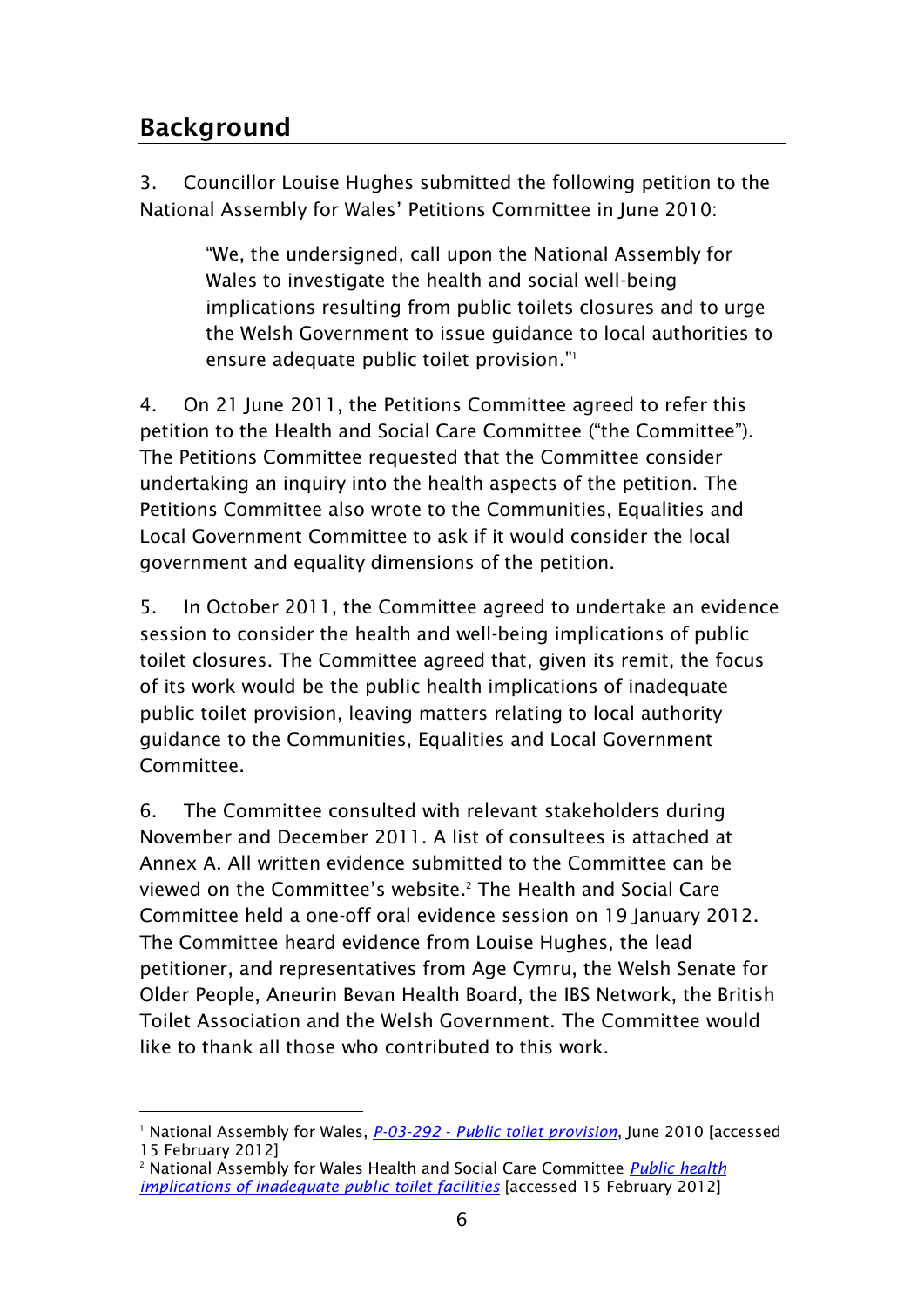# <span id="page-8-0"></span>**Adequacy of existing public toilet facilities in Wales**

7. The adequacy of public toilet provision relates not only to the number of public toilets provided, but also their cleanliness and state of repair (including the availability of facilities for hand washing and sanitary disposal), their opening hours, and their suitability for people with differing needs. These issues are considered below.

# <span id="page-8-1"></span>**The number of public toilets in Wales and their state of repair**

8. Help the Aged in Wales (as Age Cymru was formerly known) 2009 report *Nowhere to Go in Wales<sup>3</sup>* summarises its survey of older people's views on public toilet provision in their local area. A high number of respondents to the survey felt that public toilets were difficult to find or not open when needed, and that facilities did not meet their needs and were unclean and unsafe. The Committee was told by witnesses of a general decline in the number of public toilet facilities, a claim supported by Mike Bone from the British Toilet Association who said that the number of public toilets had reduced by about 40% in recent years. 4

9. Chris Brereton, the Deputy Chief Environmental Health Adviser to the Welsh Government, told the Committee that he was unable to find figures for the current number of public toilet facilities in Wales, <sup>5</sup> and therefore could not compare the overall picture with provision from previous years. Figures obtained by the National Assembly for Wales's Research Service in August 2011 show an approximate reduction in provision of 10% since 2007, although information was not provided by 3 local authorities (see Figure 1).

-

<sup>&</sup>lt;sup>3</sup> Help the Aged in Wales, *[Nowhere to Go in Wales](http://www.senedd.assemblywales.org/documents/s1121/P-03-292%20Adequate%20public%20toilet%20provision.pdf)*, 2009 [accessed 15 February 2012]

<sup>4</sup> Health and Social Care Committee 19 January 2012, RoP para 81

<sup>5</sup> Health and Social Care Committee 19 January 2012, RoP para 156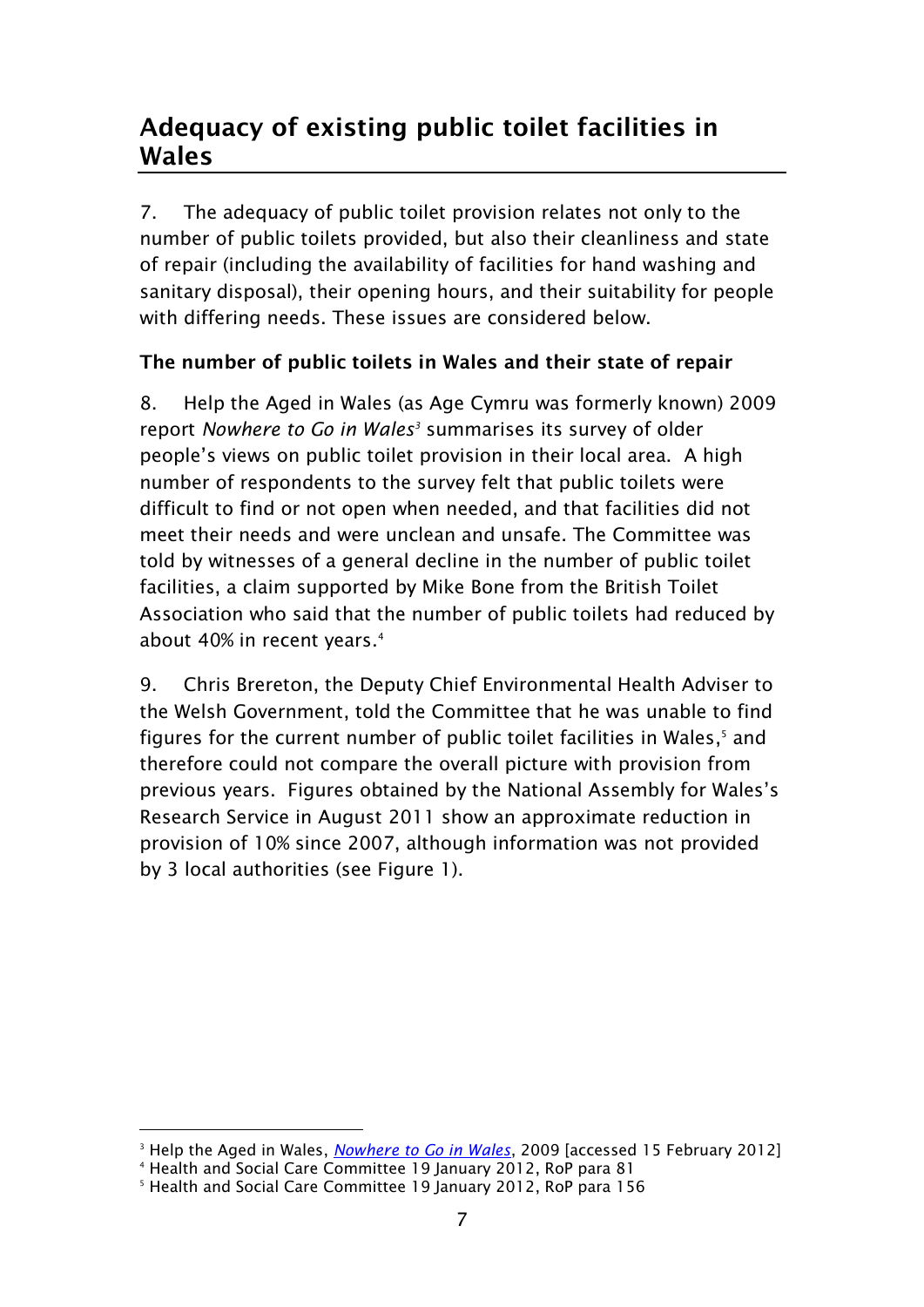# **Figure 1: Public conveniences in Wales**

Until 2000 the Audit Commission used to survey local authority provision of public toilets in England and Wales on an annual basis. Since then the information has not been centrally collected, though, as part of its Public Convenience Strategy, Conwy County Borough Council carried out a survey of all Welsh local authorities in early 2007.

The following table lists the number of public conveniences in Wales by local authority area from the last two Audit Commission surveys, the Conwy survey, and information gathered from local authority websites by the Research Service in 2010 and 2011 (as of 25 August 2011). Not all local authorities provide information on public toilet provision on their websites.

Where available for 2011, links have been provided in the table to sections of the websites which provide details of specific locations.

| <b>Local Authority</b>  | 1998/9         | 1999/00        | 2007           | 2010           | 2011           |
|-------------------------|----------------|----------------|----------------|----------------|----------------|
| <b>Blaenau Gwent</b>    | 21             | 21             | 11             | 11             | 13             |
| <b>Bridgend</b>         | 21             | 20             | 20             | 15             | 13             |
| <b>Caerphilly</b>       | 18             | 18             | 19             | 9              | 9              |
| <b>Cardiff</b>          | 41             | 41             | 13             | 8              | $\overline{7}$ |
| Carmarthenshire         | 81             | 81             | 51             | 42             | 40             |
| <b>Ceredigion</b>       | 55             | 54             | 47             | 49             | 49             |
| Conwy                   | 54             | 54             | 56             | 56             | 46             |
| <b>Denbighshire</b>     | 23             | $\overline{4}$ | 20             | 18             | 18             |
| Flintshire              | 12             | 13             | 12             |                |                |
| Gwynedd                 | 74             | 74             | 102            | 80             | 78             |
| <b>Isle of Anglesey</b> | 35             | 36             | 34             | 34             | 34             |
| Merthyr Tydfil          | 15             | 11             | 11             |                |                |
| Monmouthshire           | 26             | 25             | 17             | 27             |                |
| <b>Neath Port</b>       | $\overline{4}$ | $\overline{4}$ | 15             |                | 30             |
| Talbot                  |                |                |                |                |                |
| <b>Newport</b>          | 15             | 12             | 11             | 11             | $\overline{7}$ |
| <b>Pembrokeshire</b>    | 109            | 93             | 99             |                | 96             |
| <b>Powys</b>            | 92             | 80             | 55             | 50             | 50             |
| Rhondda Cynon           | 37             | 37             | 21             | 21             | 21             |
| <b>Taff</b>             |                |                |                |                |                |
| <u>Swansea</u>          | 29             | 29             | 19             | 19             | 19             |
| <b>Torfaen</b>          | $\overline{2}$ | 13             | $\overline{2}$ | $\overline{2}$ | $\overline{2}$ |
| Vale of                 | 25             | 24             | 21             | 20             | 22             |
| Glamorgan               |                |                |                |                |                |
| Wrexham                 | 17             | 10             | 11             | 11             | 11             |
|                         |                |                |                |                |                |
| <b>Total</b>            | 806            | 754            | 667            |                |                |

**Source: Audit Commission, Conwy County Borough Council, Local Authority websites [accessed August 2011]**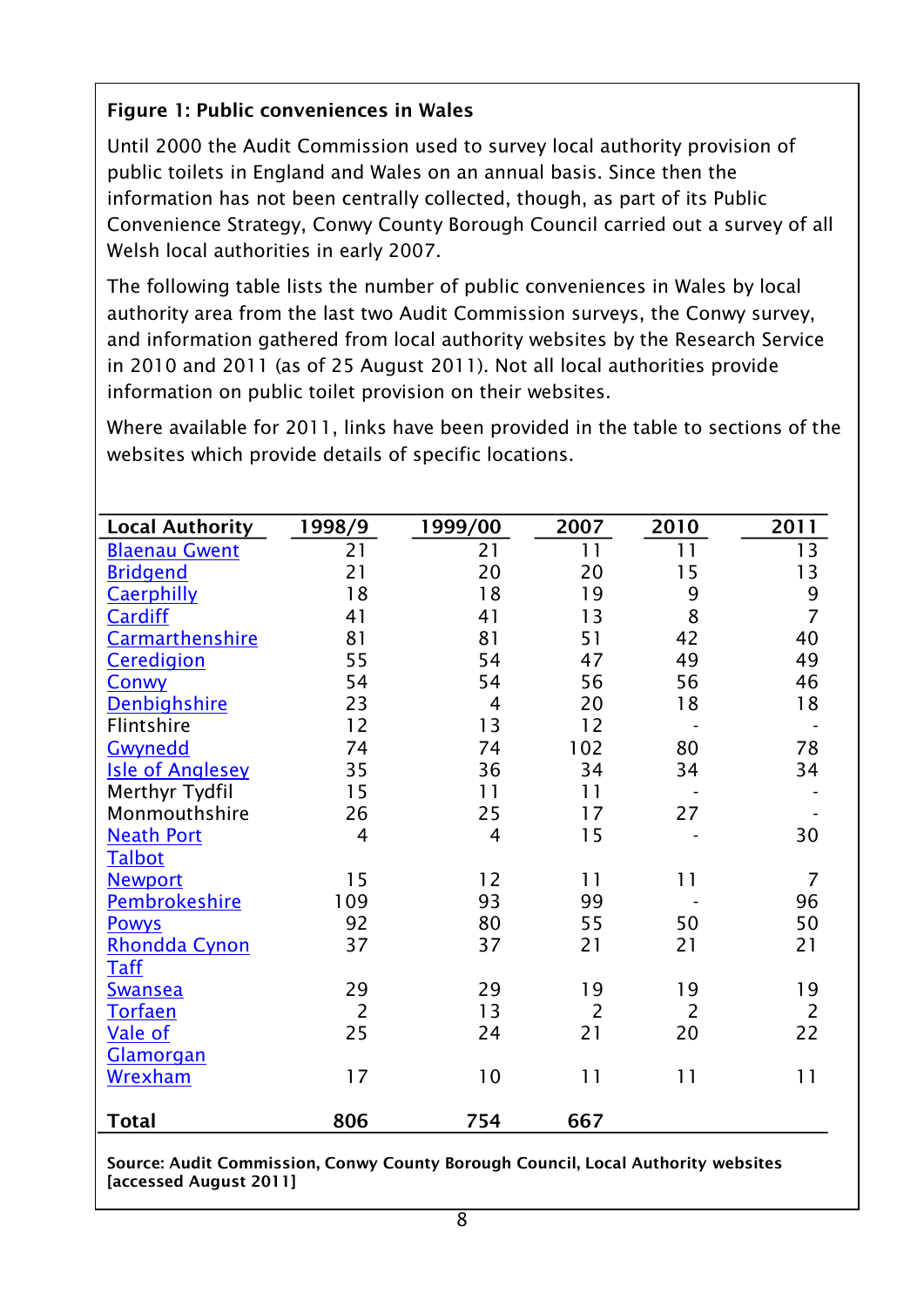10. In addition to highlighting a decline in the number of public toilet facilities in Wales, witnesses emphasised the ageing infrastructure of facilities as a barrier to adequate provision. Many facilities were first opened several years or decades ago, and development and regeneration since then may have led to those facilities then being located in inconvenient places. 6 The Committee also heard anecdotal evidence that local authorities used the expense required to adapt ageing facilities to make them compliant with disability discrimination legislation as an excuse for closing the facilities altogether. 7 Witnesses expressed concern at this and emphasised that whilst such facilities did not meet the needs of everyone, they provide a service which should not be withdrawn as an unintended consequence of legislation. 8

11. The Committee also heard how poor facilities can deter people from using them and could have a wider environmental health impact. Dr Sara Hayes told the Committee that the availability of adequate hand-washing facilities, including warm running water and soap to wash your hands and blowers or paper towels to dry them, was fundamental to minimising transmission of infection, and referred to outbreaks of the noro-virus linked to one person not being able to wash their hands properly. 9 The Committee recognises the importance of Dr Hayes' message that:

> "Hand-washing is known to be the key to minimising transmission of infection – it is a fundamental point that everyone must be able to wash their hands…It is almost a human right that you must be able to wash your hands after using the toilet. It is as straightforward as that. It is a core public health benefit."<sup>10</sup>

### <span id="page-10-0"></span>**Opening hours**

-

12. Graeme Francis, Head of Policy and Public Affairs at Age Cymru told the Committee how the opening hours of public toilets could also affect the accessibility of facilities. Witnesses recognised that vandalism was often the cause of public toilets not being open at night, but that providing the service between 09.00 – 17.00 on week

<sup>6</sup> Health and Social Care Committee 19 January 2012, RoP para 102

<sup>7</sup> Health and Social Care Committee 19 January 2012, RoP para 25

<sup>&</sup>lt;sup>8</sup> Health and Social Care Committee 19 January 2012, RoP para 172

<sup>9</sup> Health and Social Care Committee 19 January 2012, RoP paras 175 & 182

<sup>&</sup>lt;sup>10</sup> Health and Social Care Committee 19 January 2012, RoP para 182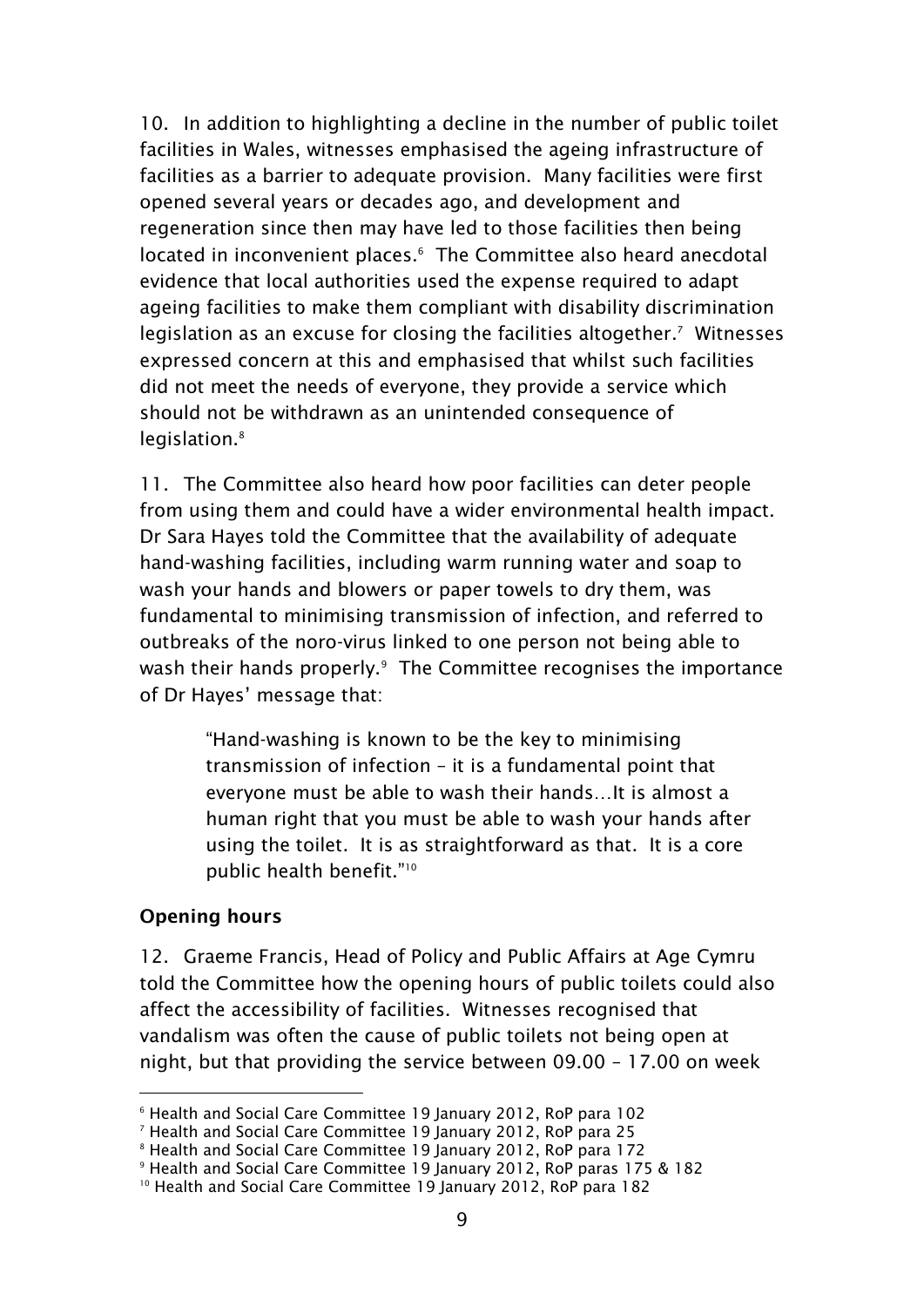days prevented many people, including weekend visitors, from using the facilities. 11 Louise Hughes noted that we "do not live in a nine to five society" and that public toilets need to be accessible 24 hours a day. 12

## <span id="page-11-0"></span>**Equality of provision**

13. The Committee heard how inadequate public toilet facilities can have a greater impact on some groups of people, especially those with a disability or parents with young children. 13 Whilst modern facilities provide improved access for disabled people, witnesses felt that further improvement was needed to meet the needs of everybody. 14 Witnesses told the Committee how disabled people were often accompanied by a carer, but that most toilet cubicles were too narrow to accommodate more than one person. 15 Further problems could arise should the carer be from the opposite sex.

14. Louise Hughes also told the Committee that gender inequality was also a problem in relation to toilet provision at times, with less space needed for urinals than for cubicles for women, leading to fewer facilities for women. 16

15. The written evidence from the British Toilet Association (BTA) evidence stated that postal workers, carers, bus crews, delivery personnel, taxi drivers, lorry drivers, police officers and other mobile workers all need access to public toilets as they carry out their duties, and the closure of public toilets impinges on their ability to carry out their work effectively. 17

16. The BTA also highlighted that the needs of the homeless are seldom mentioned in connection with public toilets, but their toileting requirements do need to be addressed if street fouling is to be reduced. 18

-

<sup>&</sup>lt;sup>11</sup> Health and Social Care Committee 19 January 2012, RoP para 58

<sup>&</sup>lt;sup>12</sup> Health and Social Care Committee 19 January 2012, RoP para 51

<sup>&</sup>lt;sup>13</sup> Health and Social Care Committee 19 January 2012, RoP para 12

<sup>&</sup>lt;sup>14</sup> Health and Social Care Committee 19 January 2012, RoP para 20 & 27

<sup>&</sup>lt;sup>15</sup> Health and Social Care Committee 19 January 2012, RoP para 20

<sup>&</sup>lt;sup>16</sup> Health and Social Care Committee 19 January 2012, RoP para 23

<sup>&</sup>lt;sup>17</sup> Health and Social Care Committee 19 January 2012, HSC(4)-02-12 paper 4

<sup>&</sup>lt;sup>18</sup> Health and Social Care Committee 19 January 2012, RoP para 138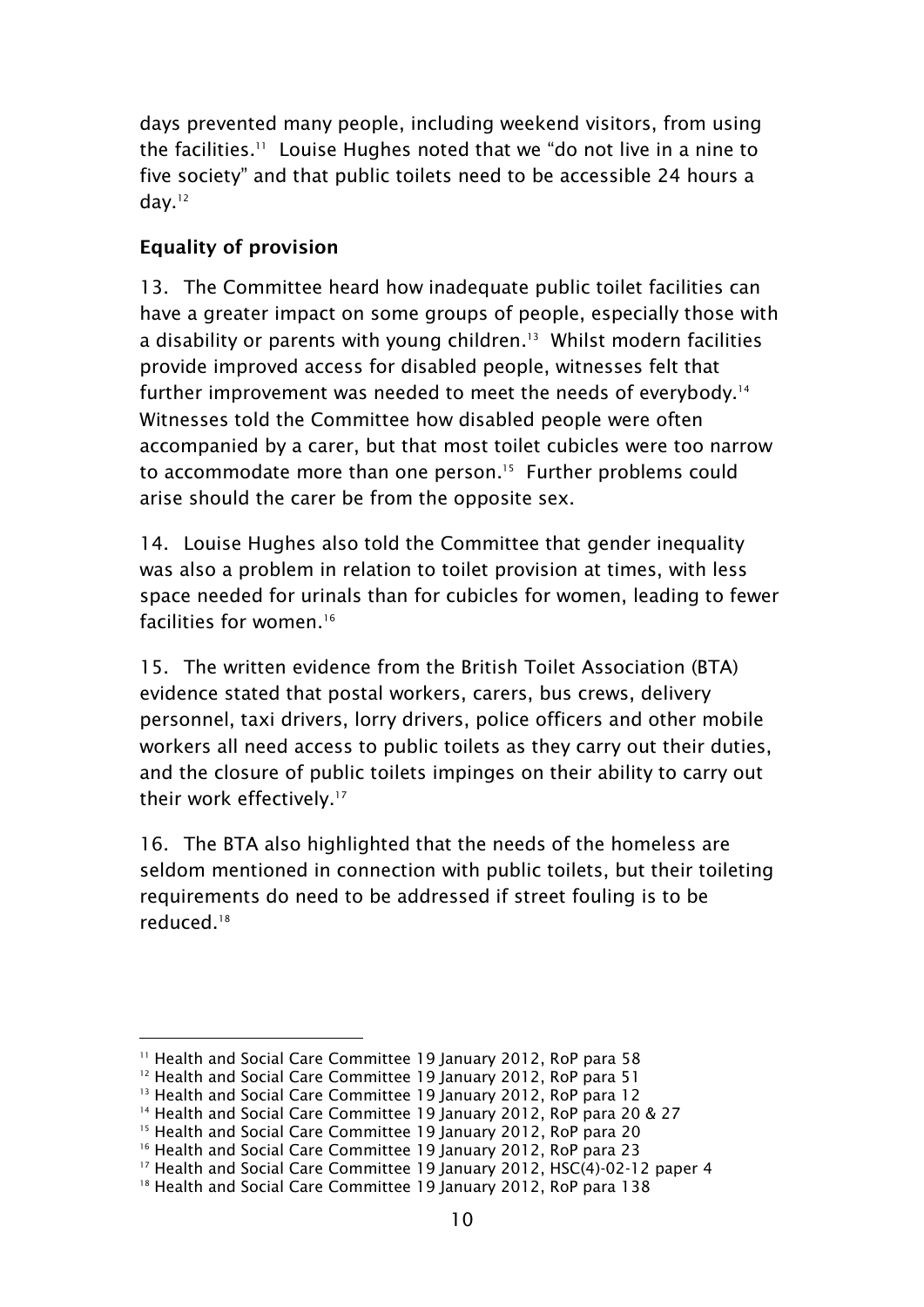### <span id="page-12-0"></span>**Alternative provision**

17. Under the Public Facilities Grant Scheme, operating since April 2009, the Welsh Government has provided funding for local authorities to grant up to £500 to businesses which allow free public access to their toilet facilities.

18. Age Cymru's written evidence states that this could have an important part to play, but notes that a significant number of local authorities are not participating in the scheme. <sup>19</sup> This view was further emphasised in oral evidence, with witnesses questioning whether the scheme was fit for purpose. Graeme Francis from Age Cymru told the Committee that there was a large variation across local authorities as to how the scheme was used, with no businesses having signed up to the scheme in some areas. 20

19. Chris Brereton referred to the variation between local authorities in raising awareness of the scheme. Mr Brereton noted that, whilst some authorities list the businesses signed up to the scheme in their area on their website, others fail the provide details of the locations of the facilities available. 21 Karen Logan told the Committee that poor advertising of the scheme means that businesses are not aware that they are able to sign up for it and in turn, the public are not aware of which businesses are involved.<sup>22</sup>

20. John Vincent highlighted the reluctance of some older people to use facilities on commercial premises without purchasing anything. This, he argued, could lead them to buying a drink in a pub, for example, which in turn could lead to them needing to use the toilet again. 23

21. Generally, witnesses felt that the introduction of the Public Facilities Grant Scheme was a positive step. The Committee was told that, whilst the Scheme should not be seen as a complete solution to the problem, if used properly, it could form an important part of public toilet provision.

<sup>-</sup><sup>19</sup> Health and Social Care Committee 19 January 2012, HSC(4)-02-12 paper 2

<sup>20</sup> Health and Social Care Committee 19 January 2012, RoP para 46

<sup>21</sup> Health and Social Care Committee 19 January 2012, RoP para 172

<sup>22</sup> Health and Social Care Committee 19 January 2012, RoP para 144

<sup>&</sup>lt;sup>23</sup> Health and Social Care Committee 19 January 2012, RoP para 48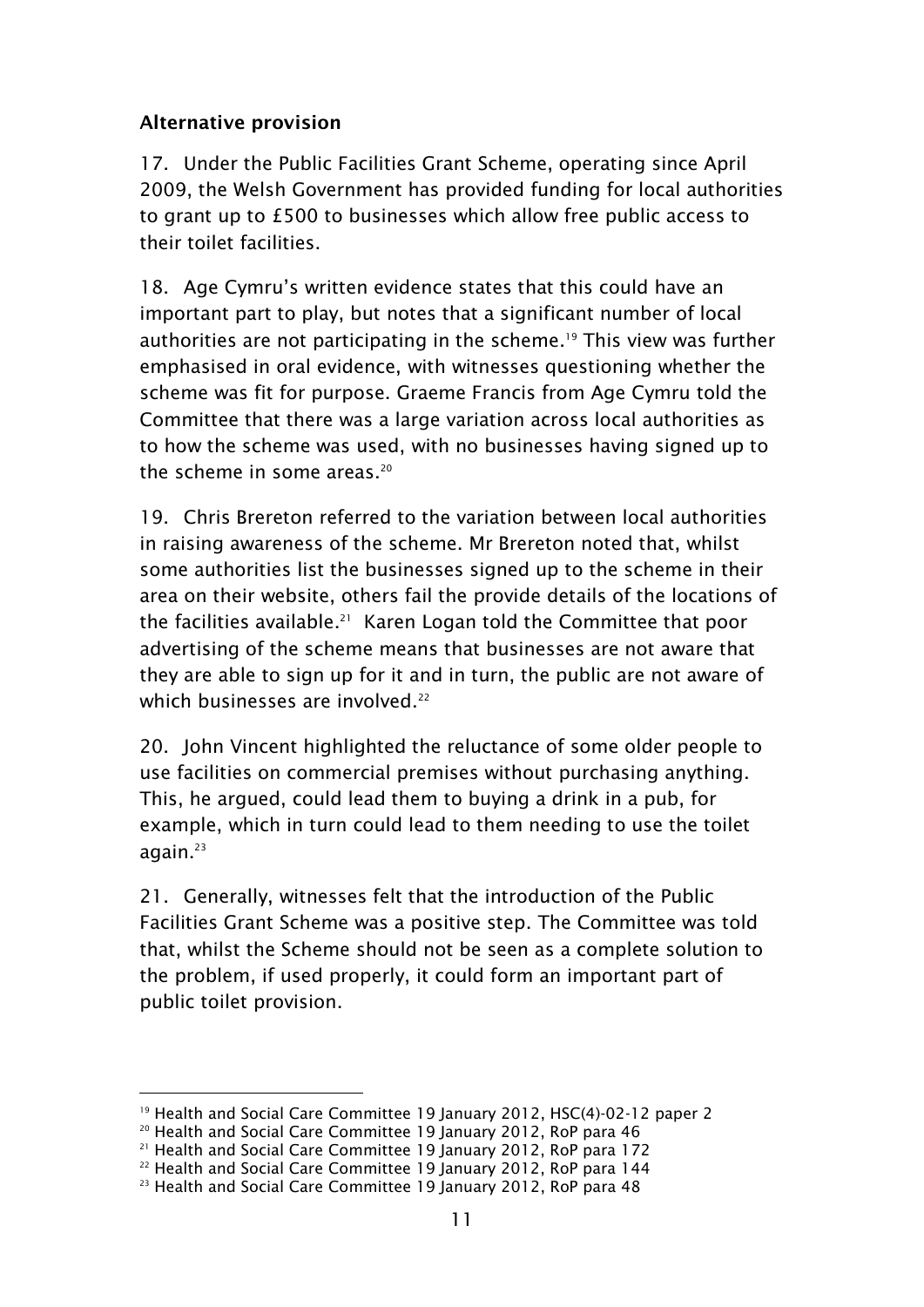22. Mike Bone suggested to the Committee that a requirement to make toilet facilities within public buildings open for public use, such as libraries and community centres would provide a valuable resource and allow better use of existing facilities. 24

<sup>-</sup><sup>24</sup> Health and Social Care Committee 19 January 2012, RoP para 105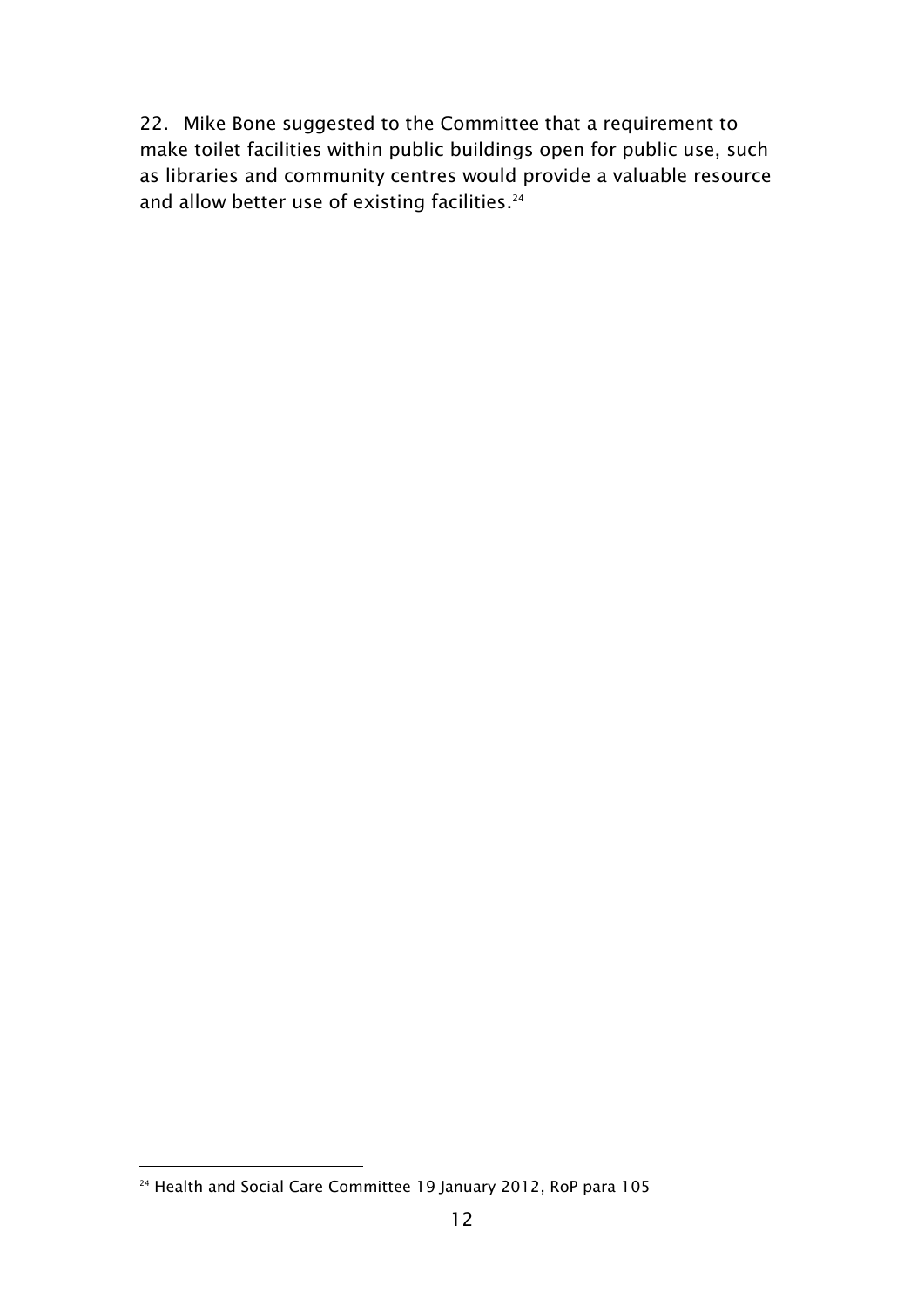# <span id="page-14-0"></span>**Impact on health and social wellbeing of individuals**

23. Witnesses told the Committee that all members of the community would need to use a public toilet at some stage, but that the need was more prevalent amongst certain groups such as the elderly, disabled, children and those suffering from bladder or bowel conditions. Karen Logan, a clinical nurse specialist in incontinence at Aneurin Bevan Health Board, highlighted the high proportion of people that are effected by urinary or bowel conditions. Her research demonstrated that within the area serviced by her own health board, 22,000 people out of a population of 600,000 would suffer from bladder or bowel incontinence. 25

24. Karen Logan also spoke about the wider knock-on effect of inadequate public toilet facilities on the NHS. She said that by not being able to go out in their community, people could become inactive. This, in turn, can impact on health and social care as, in the future, inactive individuals likely to become more immobile, isolated, ill and depressed leading to a possible need further treatment.<sup>26</sup>

25. Gillian Kemp from the IBS Network told the Committee:

"Irritable bowel syndrome effects all ages, not just elderly people, and it is about the sense of urgency. If you need a toilet, you just have to go, and if there are no toilets, you just do not go out. It is as simple as that. That brings in the health implications of isolation and mental health problems."27

## <span id="page-14-1"></span>**Impact on physical health**

26. *Nowhere to Go in Wales<sup>28</sup>* highlights that older people are more likely to suffer from incontinence or have continence issues. This includes the need to use the toilet more frequently and with greater urgency due to muscle weakness, leading to an increased dependency on public toilets as people age.

<sup>-</sup><sup>25</sup> Health and Social Care Committee 19 January 2012, RoP para 125

<sup>&</sup>lt;sup>26</sup> Health and Social Care Committee 19 January 2012, RoP para 93

<sup>27</sup> Health and Social Care Committee 19 January 2012, RoP para 85

<sup>&</sup>lt;sup>28</sup> Help the Aged in Wales, *[Nowhere to Go in Wales](http://www.senedd.assemblywales.org/documents/s1121/P-03-292%20Adequate%20public%20toilet%20provision.pdf)*, 2009 [accessed 15 February 2012]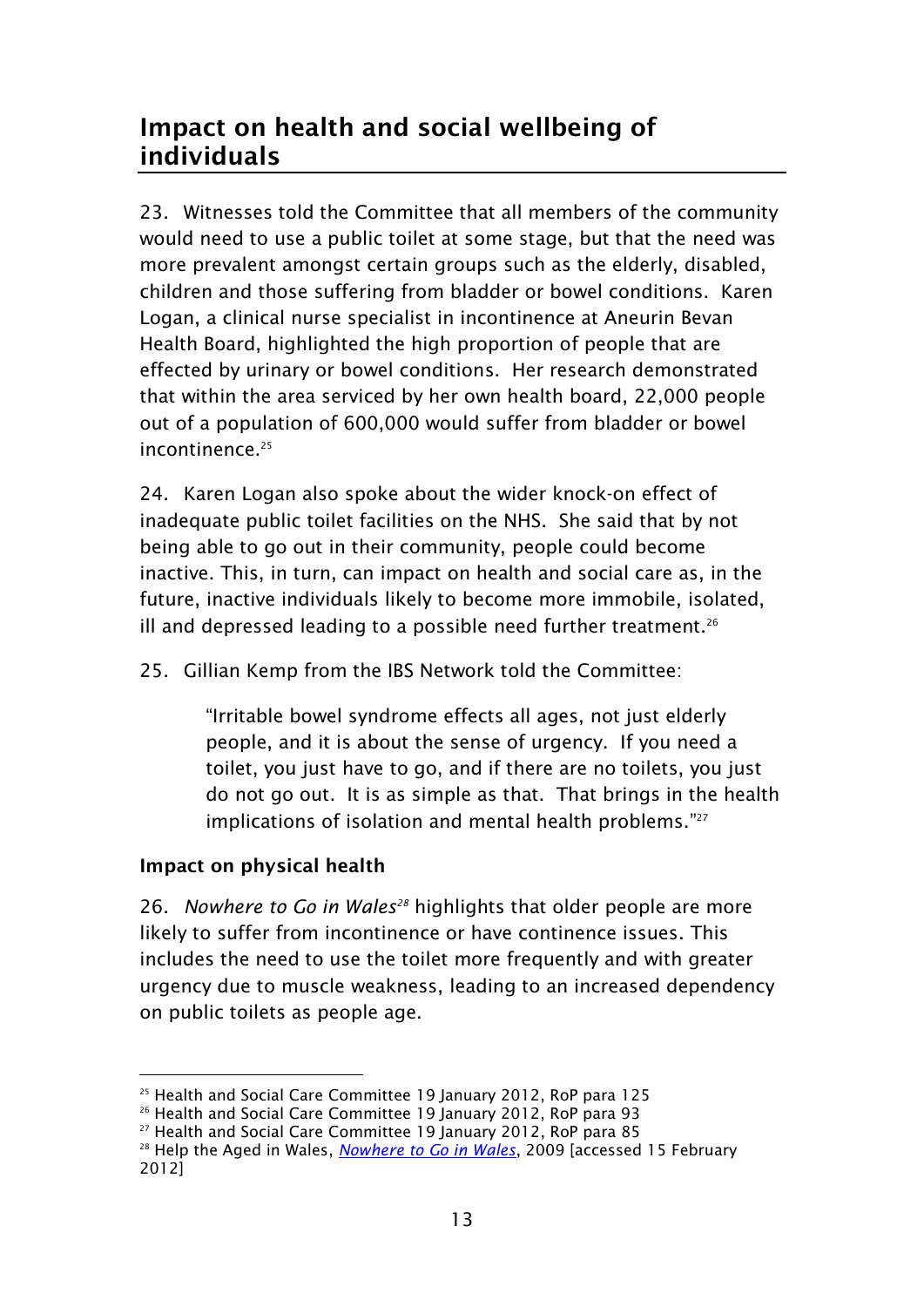27. The Committee was also told that age-related difficulties, including restricted mobility, can also make getting to a toilet more challenging. Coupled with continence factors, witnesses noted that this can add to the stress and worry of not being able to find a toilet. Karen Logan told the Committee:

> "Holding on to a full bladder or bowel increases the heart rate and the blood pressure, and for very old, ill or vulnerable people this could cause a stroke or a heart attack or have other health implications."<sup>29</sup>

28. In their written evidence, both Age Cymru and the Welsh Senate of Older People describe some actions that people take to avoid needing to use the toilet when away from home. This includes skipping essential medication (water tablets for example) that might exacerbate the need to urinate frequently, and limiting fluid intake, which may give rise to dehydration and associated health problems.<sup>30</sup>

29. Graeme Francis of Age Cymru re-iterated this in oral evidence, stating that he was aware of instances when, if a person had no choice but to leave their home, they had taken themselves off their medication for a day or so "just to cope." 31 Louise Hughes, the lead petitioner, added that she had met people who had stopped or reduced their fluid intake in an effort not to need the toilet which, in some cases, had led to hospitalisation for treatment for dehydration or cystitis. 32

### <span id="page-15-0"></span>**Impact on mental health**

-

30. In addition to the physical impact of taking measures to avoid needing to use the toilet, the Committee also heard evidence of the detrimental effects this can have on people's mental health. In particular, the Committee was told that the isolation created by not leaving home - in order to avoid the need to find a toilet - could have a significant impact on individuals' mental health. John Vincent of the Welsh Senate for Older People told the Committee that many people choose not to leave their homes if they do not know where they would be able to access a toilet, which can lead to social isolation. 33 Graeme

<sup>&</sup>lt;sup>29</sup> Health and Social Care Committee 19 January 2012, RoP para 91

<sup>&</sup>lt;sup>30</sup> Health and Social Care Committee 19 January 2012, HSC(4)-02-12 paper 2

<sup>&</sup>lt;sup>31</sup> Health and Social Care Committee 19 January 2012, RoP para 17

<sup>&</sup>lt;sup>32</sup> Health and Social Care Committee 19 January 2012, RoP para 18

<sup>&</sup>lt;sup>33</sup> Health and Social Care Committee 19 January 2012, RoP para 15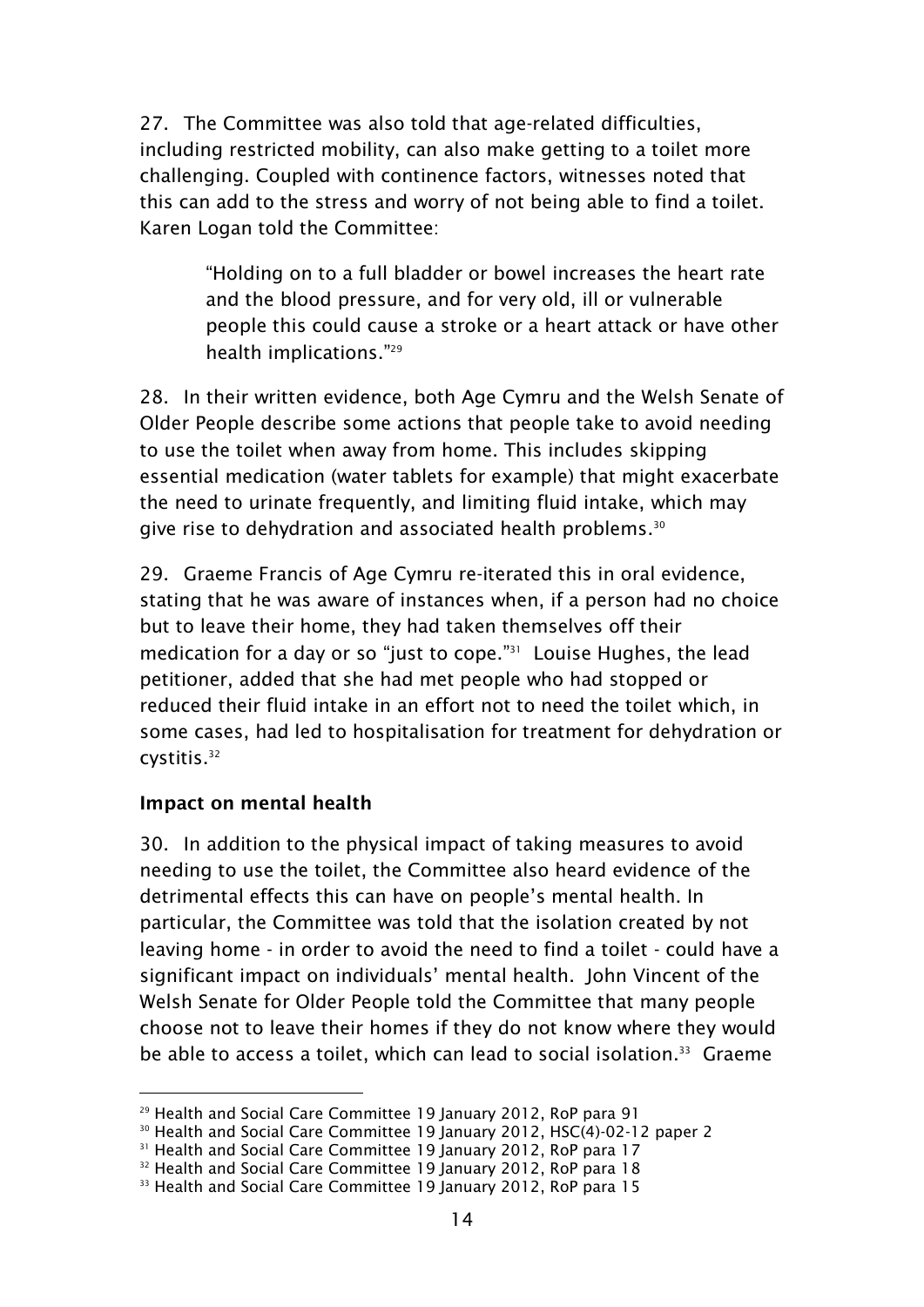Francis added that the social isolation of older people – often caused by a fear of being unable to access adequate toilet facilities - was a particular area of concern for Age Cymru. 34

31. Age Cymru's written evidence stated that people who experienced incontinence, or needed to use the toilet with greater frequency or urgency, would be more likely to suffer both anxiety and depression. Karen Logan told the Committee:

> "We know that incontinence does not kill people, but it certainly kills their quality of life. They are already challenged by that and the fact that, when they go out, they do not have access to a public toilet when they need to go." $35$

32. Ms Logan went on to explain that experiencing an embarrassing episode of incontinence in public could be enough to "tip them over", citing an example of a patient of hers who had attempted to take her own life due to her incontinence. 36

### <span id="page-16-0"></span>**Impact on environmental health**

-

33. The Committee heard how inadequate public toilet facilities could also have environmental health implications, especially when a lack of provision leads to street fouling. Dr Sara Hayes spoke about the risk of infection from street fouling, especially in areas where children might play, and also of the impact regular fouling could have on the wellbeing of people living in that area. <sup>37</sup> Chris Brereton told the Committee that street urination was a particular problem at night, when people leave licenced premises having consumed quite a lot of alcohol. 38

<sup>&</sup>lt;sup>34</sup> Health and Social Care Committee 19 January 2012, RoP para 17

<sup>&</sup>lt;sup>35</sup> Health and Social Care Committee 19 January 2012, RoP para 87

<sup>&</sup>lt;sup>36</sup> Health and Social Care Committee 19 January 2012, RoP para 87

<sup>&</sup>lt;sup>37</sup> Health and Social Care Committee 19 January 2012, RoP para 167

<sup>&</sup>lt;sup>38</sup> Health and Social Care Committee 19 January 2012, RoP para 165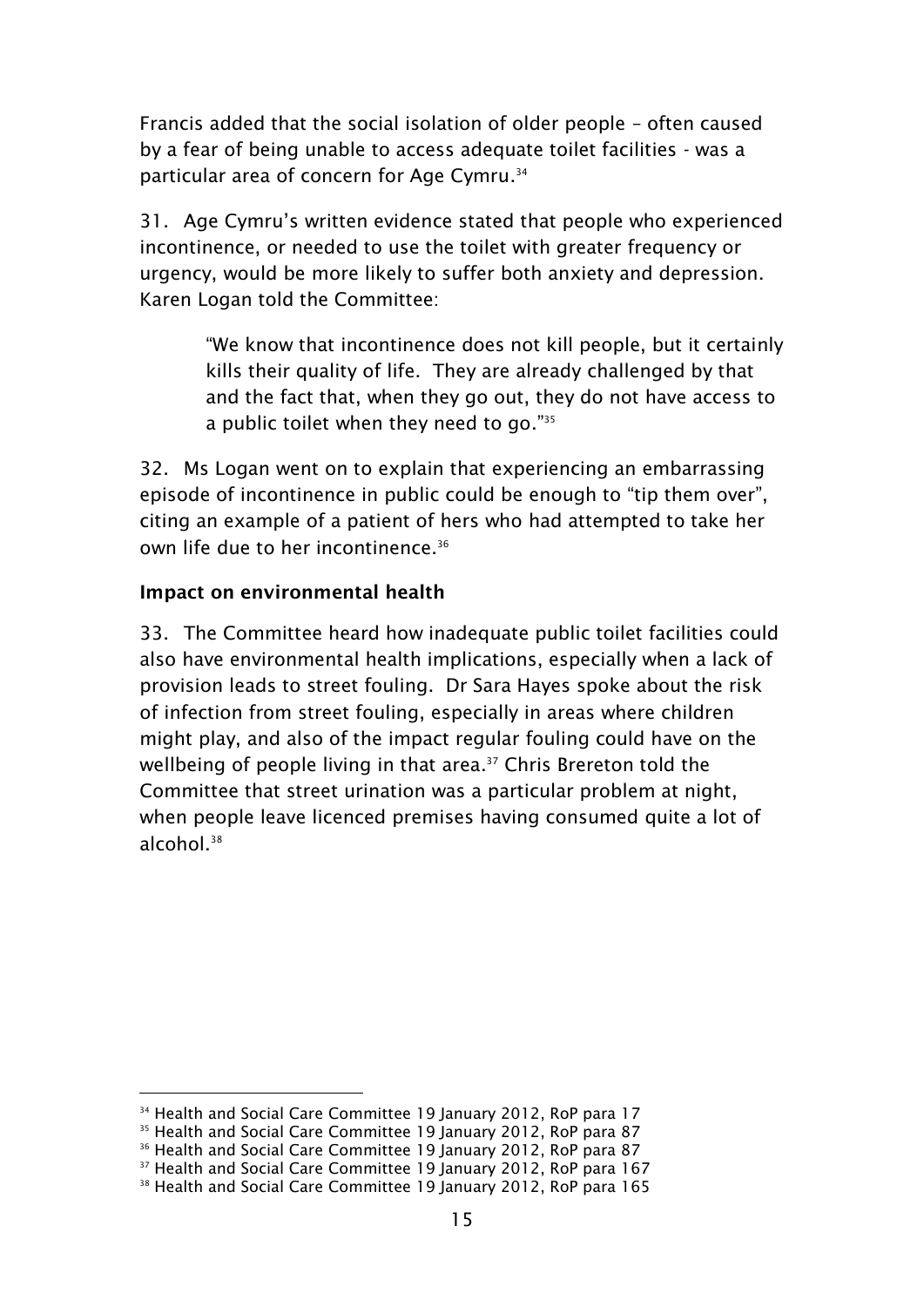# <span id="page-17-0"></span>**Possible solutions**

34. During the oral evidence session, Members of the Committee asked witnesses for their views on how the provision of public toilet facilities in Wales could be improved. Suggestions made by witnesses are outlined below.

# <span id="page-17-1"></span>**Making the most of existing resources**

35. Witnesses generally took a positive view of the Public Facilities Grant Scheme, but believed that more could be done to improve take up by some local authorities, and to advertise the participating locations in others. There is certainly scope for the Scheme to make a greater contribution in the future. Mike Bone suggested to the Committee that a requirement to make toilet facilities within public buildings open for public use, such as libraries and community centres would provide a valuable resource and allow better use of existing facilities. 39

# <span id="page-17-2"></span>**Charging**

36. In her evidence, Louise Hughes cited the refurbished public toilet block in Porthmadog as an example of good practice. Ms Hughes told the Committee that the new facility requires users to insert 20p into a slot on the door to allow it to open. The toilet is, therefore, accessible 24 hours a day. 40

37. Other witnesses agreed that a nominal charge of 20p would be an acceptable solution to ensure access to a public toilet at all times, addressing issues relating to opening times highlighted earlier in this summary (see paragraph 11). Mike Bone of the British Toilet Association added that such a charge would cover the cost of provision without impacting on the finances of local authorities. 41

## <span id="page-17-3"></span>**Planning**

-

38. The possibility of using planning powers to insist on the provision of publically accessible toilet facilities in new developments was raised by several witnesses. Witnesses suggested that local authority planners work with developers to ensure that toilet facilities are

<sup>&</sup>lt;sup>39</sup> Health and Social Care Committee 19 January 2012, RoP para 105

<sup>40</sup> Health and Social Care Committee 19 January 2012, RoP para 51

<sup>41</sup> Health and Social Care Committee 19 January 2012, RoP para 147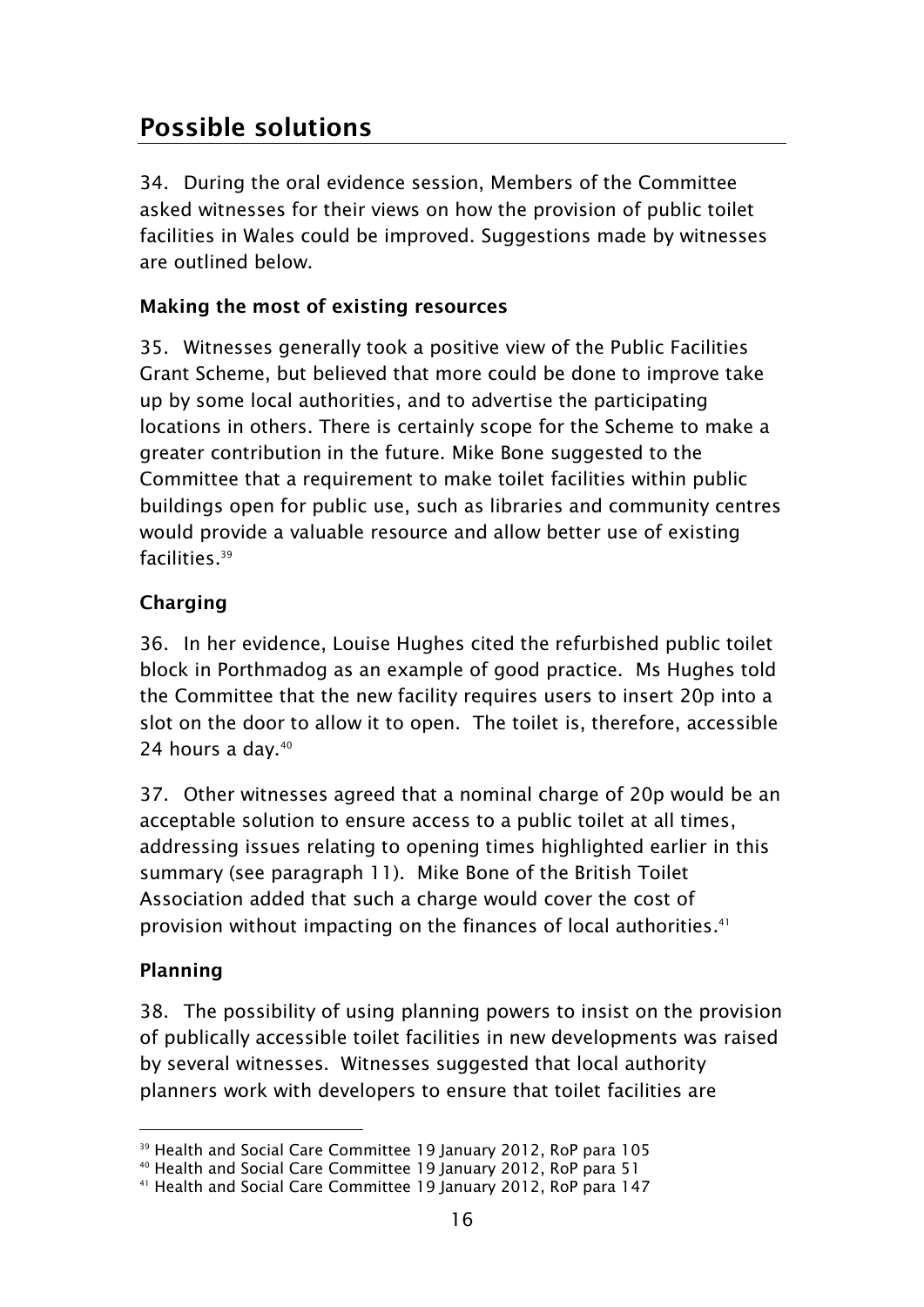available for public use when considering planning applications for new buildings and regeneration projects, and when leasing their own estate. 42

### <span id="page-18-0"></span>**Strategy for Wales**

39. Witnesses told the Committee that adopting a strategy for Wales was the best way to ensure that public toilets be accessible to all. Members were told that such a strategy should identify the number and locations of public toilet facilities needed to service local populations. Witnesses agreed that guidance was required on the number of toilets needed, depending on population numbers and the nature of the area being served. They also argued that local authorities were best placed to asses where facilities in their areas should be located.<sup>43</sup>

40. Witnesses suggested to the Committee that the starting point in considering the location of public toilets would be to link facilities to essential services, transport intersections and shopping and entertainment centres. 44 Mike Bone of the British Toilet Association told the Committee that he believed a strategy should include a requirement on local authorities to provide public toilets, including public buildings making their facilities available and commercial companies stating in planning applications that public toilets be provided. 45

41. The Committee welcomed Dr Sara Hayes', Acting Deputy Chief Medical Officer (Public Health), opinion that:

> "There is a clear case for, at least, exploring the potential for national level action, but also stimulating local level action."<sup>46</sup>

## <span id="page-18-1"></span>**Community involvement**

42. The Committee received written evidence from Llanfrynach Community Council outlining their experience of taking control of the running and upkeep of the public toilet in their village following the

<sup>-</sup><sup>42</sup> Health and Social Care Committee 19 January 2012, RoP para 73 & 186

<sup>43</sup> Health and Social Care Committee 19 January 2012, RoP para 160

<sup>44</sup> Health and Social Care Committee 19 January 2012, RoP para 56 & 102

<sup>45</sup> Health and Social Care Committee 19 January 2012, RoP para 105

<sup>46</sup> Health and Social Care Committee 19 January 2012, RoP para 188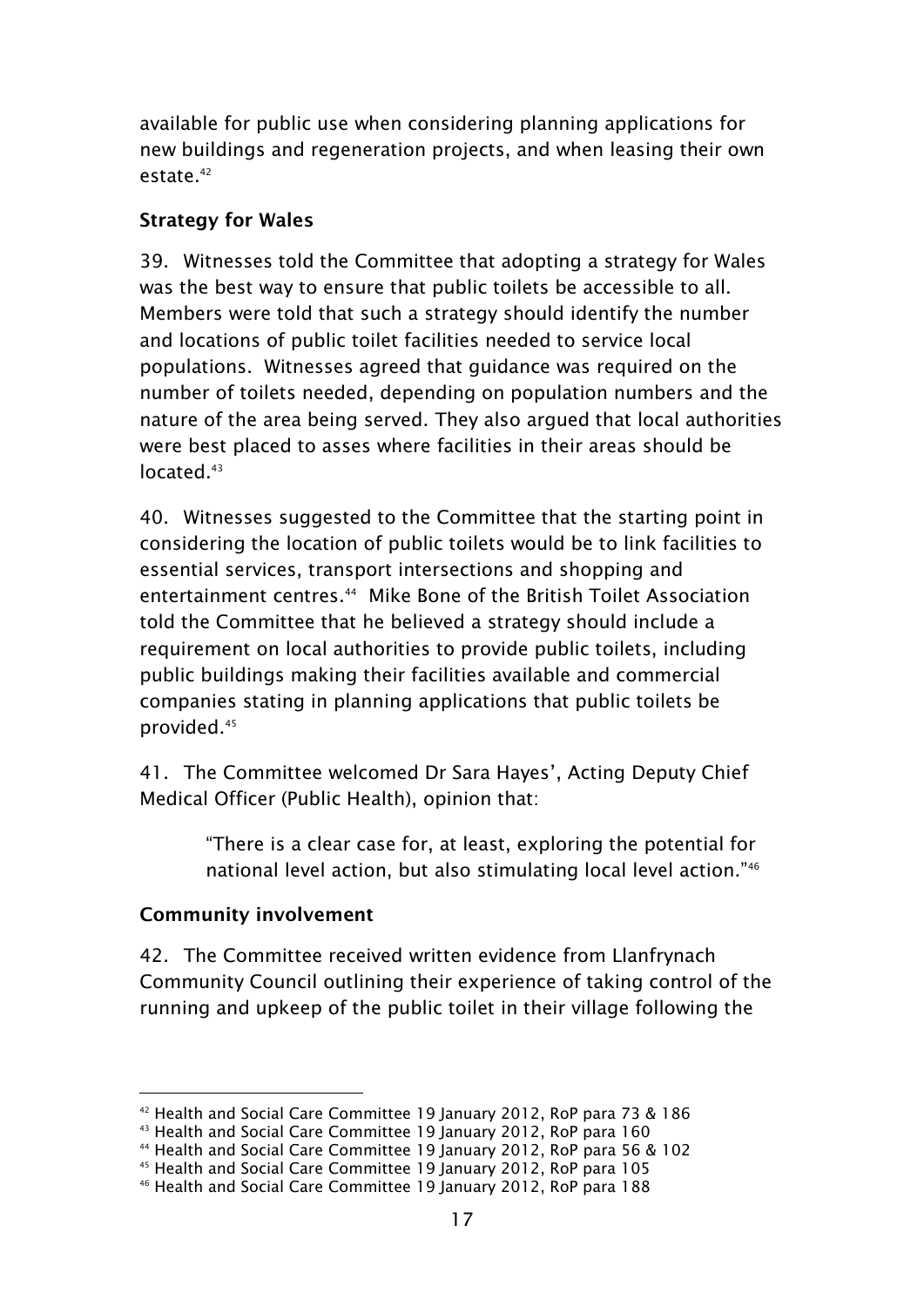county council's decision to close the facility. $47$  According to the Community Council's evidence, the consequences of closing the public toilets had such a detrimental effect on the village that a group of local people volunteered to work together to keep the facility open. The written evidence explains how donations cover the cost of cleaning materials and how volunteers work on a rota basis to clean the toilet, thereby removing the cost of paying for a cleaner. According to the written submission received, the experience of the Llanfrynach volunteers has been very successful and demonstrates how local communities can take action to keep their facilities open.

-

<sup>47</sup> Health and Social Care Committee, *[Consultation response PT 5 -](http://www.senedd.assemblywales.org/documents/s4678/Consultation%20response%20PT%205%20-%20Llanfrynach%20Community%20Council.pdf) Llanfrynach [Community Council](http://www.senedd.assemblywales.org/documents/s4678/Consultation%20response%20PT%205%20-%20Llanfrynach%20Community%20Council.pdf)*, December 2011 [accessed 15 February 2012]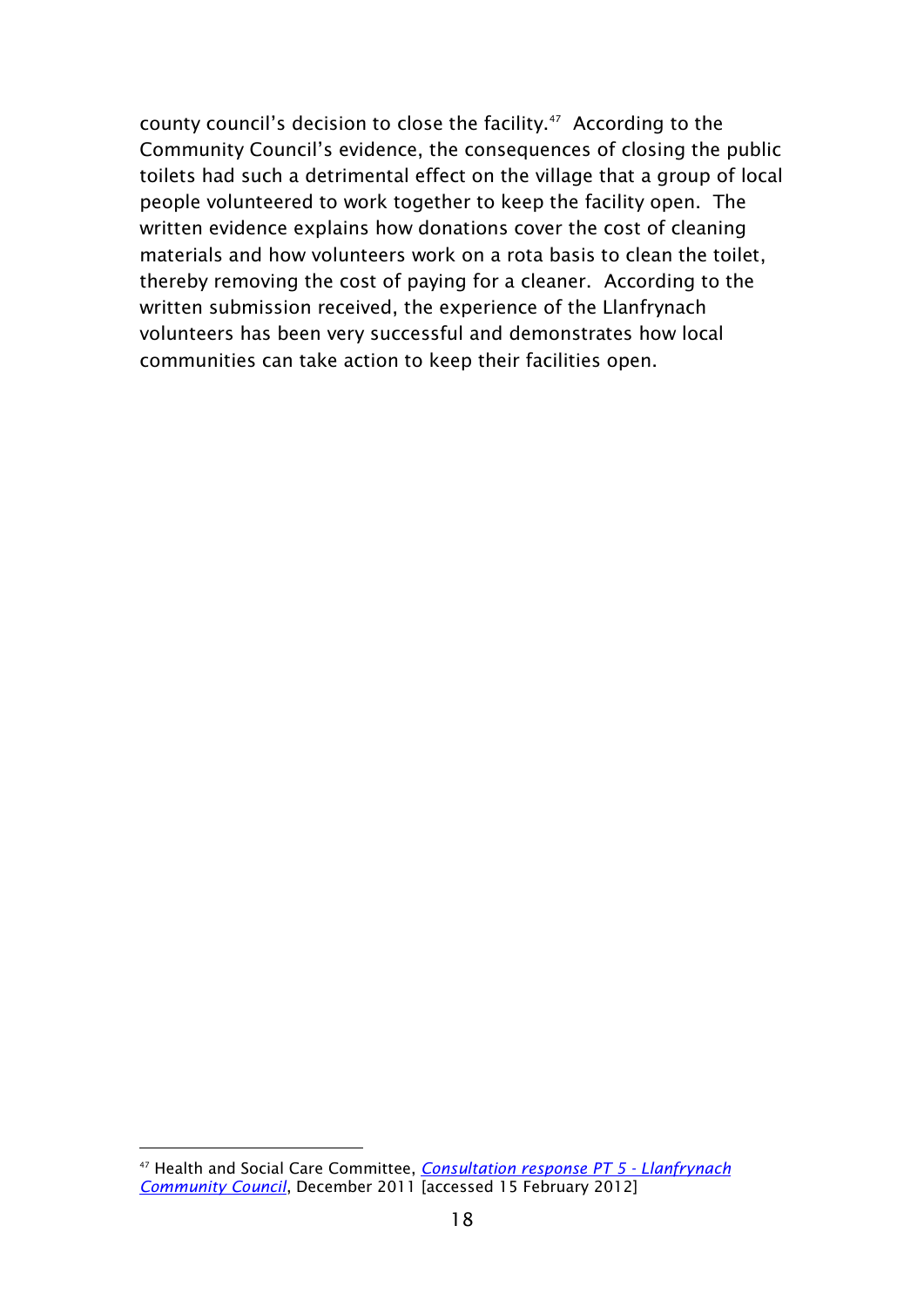# <span id="page-20-0"></span>**Conclusion**

43. The evidence gathered by the Health and Social Care Committee is summarised in this document. In undertaking this work, the Committee set out to test the proposition that inadequate public toilet provision has a detrimental impact on public health in Wales. Based on the evidence received, the Committee is firmly of the view that the proposition is correct: the **public health case** for better public toilet provision is strong. The Committee draws this conclusion based on the views it has heard – both clinical and non-clinical – in favour of the argument that a lack of adequate toilet provision can impact on an individual's physical and mental health, as well as the wider environmental health of the Welsh population, bringing implications for health and social services.

44. In considering this matter, the Committee received evidence in areas which were allied to, but not directly about, the public health implications of inadequate public toilet provision. In particular, the Committee heard views about the role of local authorities in providing facilities, the possible solutions available to improve the network in Wales, and the costs involved in maintaining these facilities across Wales. Although the Committee has expressed a clear view on the importance of the public toilets network to ensuring the maintenance and improvement of public health in Wales, it is the Committee's view that further work is necessary to provide a robust analysis of how the public toilet network should be structured to deliver its intended aims, one of which is adequate public health outcomes.

45. It is the Committee's view that, given the central role of local government in the provision of public toilet facilities, further investigation of the development of this network is a matter better considered by those more expert in local government matters. The Committee believes that the evidence not only supports the **public health case** for better public toilet provision to be strong, but also underscores the case for further investigation of **local authority provision** of public toilet facilities. Such investigation could be undertaken by the Communities, Equalities and Local Government Committee and the relevant Minister, but it would be for them to decide whether or not to do so.